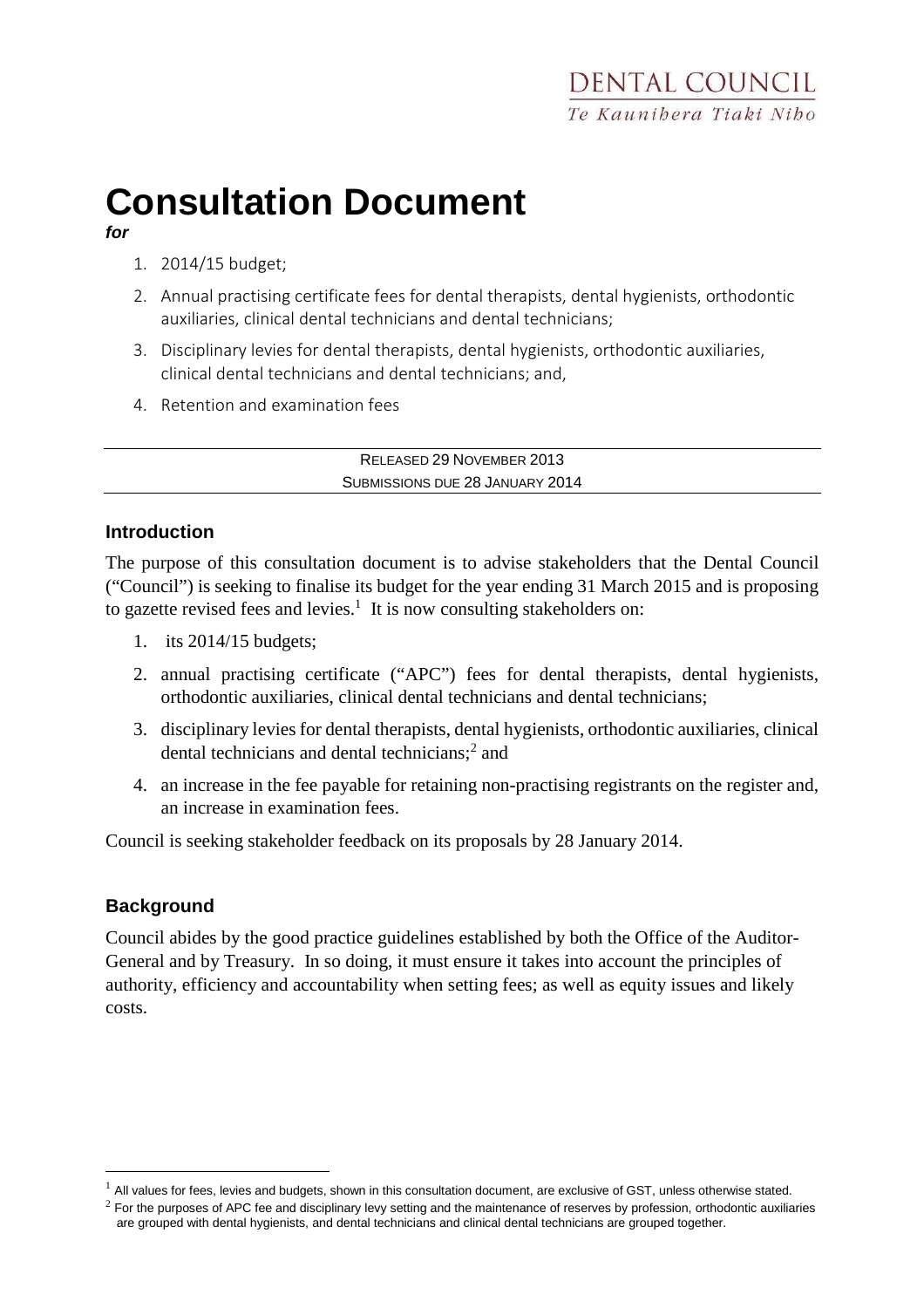Council is committed to ensuring that it operates in a cost effective manner and strives to maintain a balance between ensuring the efficient and effective discharge of its public safety obligations and practitioner affordability. Upon this basis, Council's budget, and its fees and levies are calculated on a full cost recovery basis.

Council is committed to 'user pays' and full cost recovery principles to ensure no subsidisation or cross-subsidisation occurs. This extends to ensuring full recovery for the costs associated with registration of oral health practitioners in a particular scope of practice; the costs of a competence or other programmes established for a practitioner to maintain registration; the examination of candidates to enable them to obtain a New Zealand prescribed qualification that leads to registration; and, for the costs of maintaining non-practising registrants on the register.

### **2014/15 Budget**

 $\overline{a}$ 

The following 2014/15 draft budget (by Summary and Activity) was approved by Council on 8 November 2013, for stakeholder consultation. In 2014/15 the budgets include income of \$3,332,347 less expenditure of \$3,440,963 resulting in a planned deficit of \$108,616.

| Dental Council Draft Budget 2014/15 - Summary                           | \$         |
|-------------------------------------------------------------------------|------------|
| APC fees                                                                | 2,249,091  |
| Disciplinary levies                                                     | 314,117    |
| Other income                                                            | 769,139    |
| <b>Total Income</b>                                                     | 3,332,347  |
| Less Expenditure                                                        | 3,440,963  |
| <b>Net Deficit</b>                                                      | (108, 616) |
| Dental Council Draft Budget 2014/15 - Net Surplus (Deficit) by Activity |            |
| Council activity - net deficit                                          | (51, 919)  |
| Profession activity - net deficit                                       | (56, 697)  |
| <b>Net Deficit</b>                                                      | (108, 616) |
| <b>Capital Expenditure</b>                                              | 215,000    |

In 2014/15 the planned deficit of \$108,616 includes annual depreciation of \$69,200, a reduction in overall profession operational reserves \$159,333 (through a reduction in APC fees) offset by the replenishment of disciplinary reserves \$119,917 (through an increase in disciplinary levies). The level of increase or decrease in APC fee or disciplinary levy for each profession varies according to the profession's reserves position.

Profession operational and disciplinary minimum reserve positions are revised as necessary by Council in accordance with its Level of Reserves Policy as part of the annual budget process. Council is budgeting to achieve a minimum reserves position of \$1,068,977 by 31 March 2016.<sup>3</sup> This consists of operational reserves of \$545,445, disciplinary reserves of \$200,000 and Capital Asset/Replacement reserves of \$323,532.4

 $3$  The minimum reserve position is projected out to 31 March 2016 as the annual budgets are prepared on a two year plan cycle.

 $4$  The Capital Asset/Replacement reserve consists of the book value of assets purchased (Capital Assets), together with funds set aside to finance budgeted capital expenditure (Capital Replacement).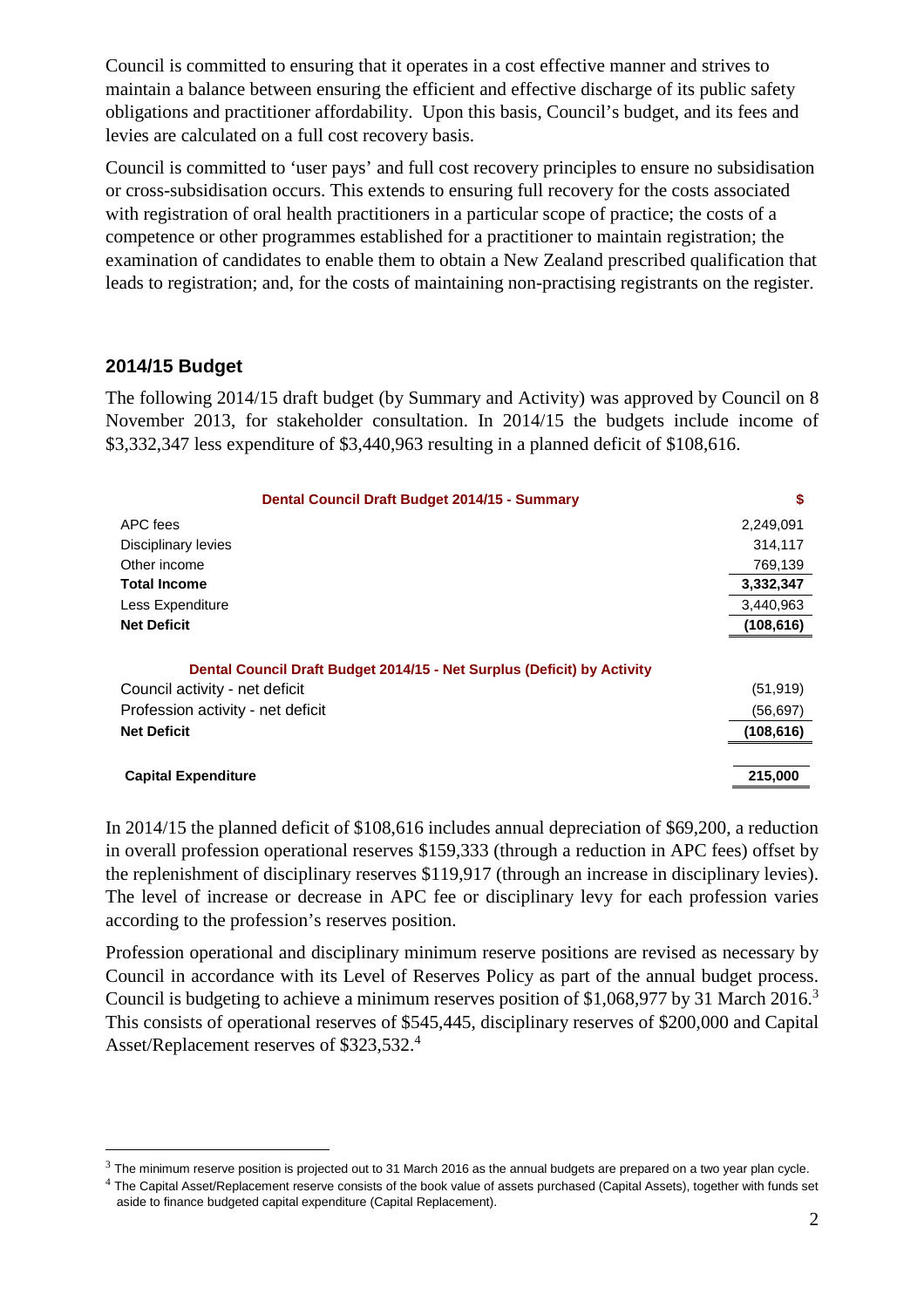The total profession minimum operational reserve projection of \$545,445 consists of:

- $\bullet$  1/12<sup>th</sup> of budgeted operational income (excluding APC fee and disciplinary levy income) and  $1/12<sup>th</sup>$  of budgeted expenditure (excluding depreciation), total for all professional groups \$328,892. This reserve is held as a buffer against unexpected operational expenditure or a shortfall in income;
- \$65,000 held by dentists as a buffer against additional third party costs of competence review committees; and
- a buffer of \$151,553 across all professions to fund judicial reviews and competence appeal cases that may occur.

The total profession minimum disciplinary reserve projection of \$200,000, consists of \$125,000 for dentists and dental specialists, and \$25,000 for each of the other three professional groups.<sup>5</sup> These reserves are based on historical disciplinary costs.

Council's reserve for capital asset replacement is based on budgeted capital expenditure requirements over a two year plan cycle with an allowance for a 10% contingency. The capital replacement reserve (projected balance 1 April 2014 \$278,938) is held at Council level to prefund capital expenditure. The capital expenditure budget of \$215,000 in 2014/15 (projected \$70,000 2015/16) represents the budgeted amount to be drawn from the capital replacement reserve in 2014/15 and includes \$150,000 for systems software development.

A capital replacement APC fee is part of each profession's total APC fee, and is standard across all professions, proposed at \$4.81 per practitioner in 2014/15 to bring the capital replacement reserve to its budgeted level.

Council's 2014/15 budgets are further analysed below by Council and Profession Activity. The tables show the income (before APC fees and disciplinary levies) and expenditure specific to Council activities, and income and expenditure directly attributable to professions. Each profession contributes APC fee revenue towards Council costs on a workflow activity basis with the balance of APC revenue being attributed to the profession to which it relates. Disciplinary levy revenue is attributed wholly to the profession upon which the levy is imposed.

| Dental Council Draft Budget 2014/15 - Council Activity                                                                    |           |
|---------------------------------------------------------------------------------------------------------------------------|-----------|
| <b>Income</b>                                                                                                             |           |
| <b>Council Income (excluding APC fees)</b>                                                                                | 163,639   |
| Income from APC Fees                                                                                                      |           |
| APC Fees (to fund net Council expenditure less depreciation)                                                              | 2,221,224 |
| APC Fees (to fund the capital replacement reserve)                                                                        | 17,281    |
| <b>Total APC Fees Income</b>                                                                                              | 2,238,505 |
| <b>Total Income</b>                                                                                                       | 2,402,144 |
| <b>Expenditure</b>                                                                                                        |           |
| General Administration Expenditure (Secretariat)                                                                          | 1,598,263 |
| Depreciation Administration Expense                                                                                       | 69,200    |
| Council Project Expenditure (refer analysis below)                                                                        | 786,600   |
| <b>Total Expenditure</b>                                                                                                  | 2,454,063 |
| <b>Net Deficit from Council activity</b>                                                                                  | (51,919)  |
| The deficit of \$51,919 relates to APC Fees - Capital Replacement APC revenue \$17,281 less<br>\$69,200 for depreciation. |           |

 $\overline{a}$ 5 Dental therapists, dental hygienists & orthodontic auxiliaries, and dental technicians & clinical dental technicians.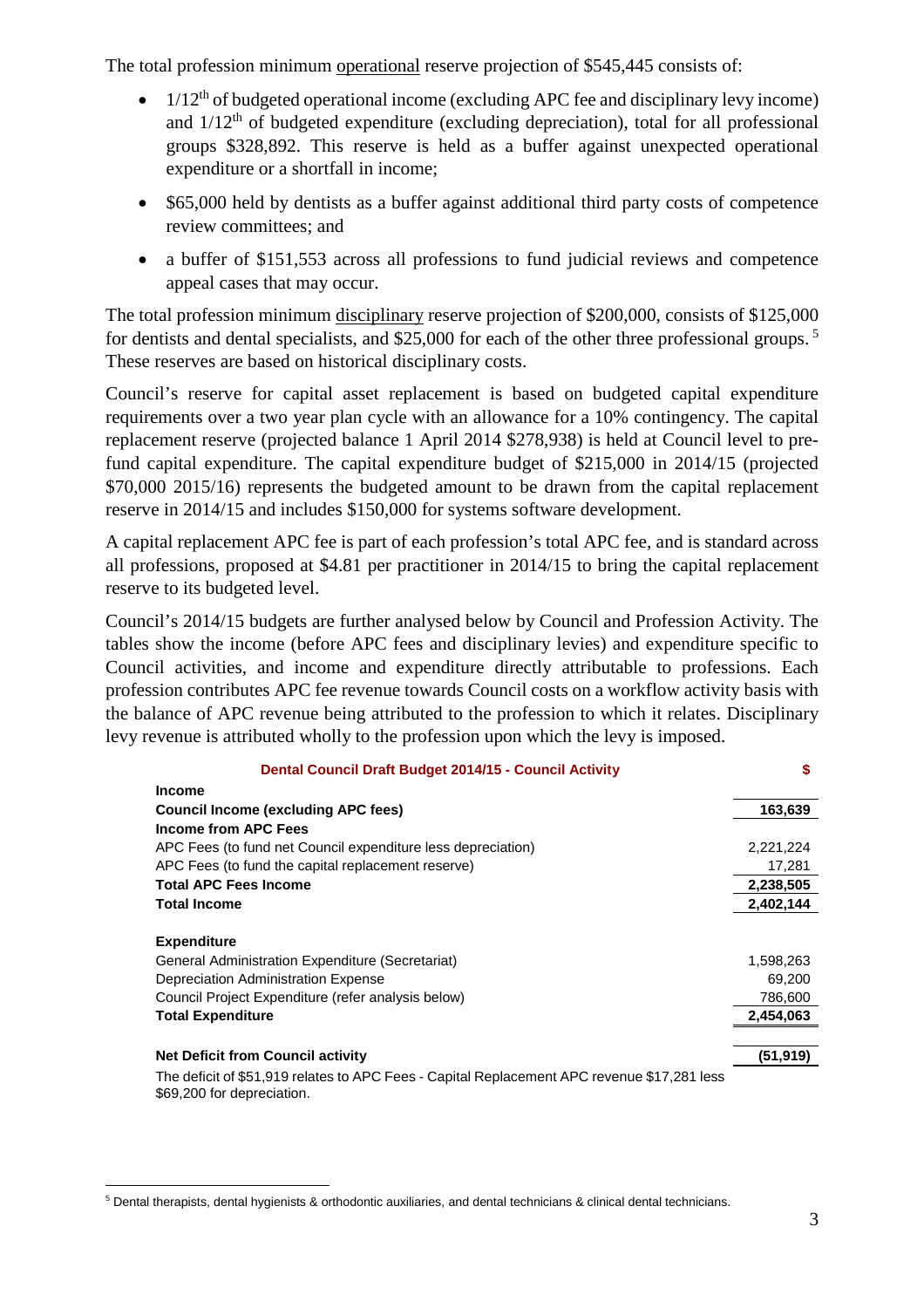| <b>Council Project Expenditure</b>       | S       |
|------------------------------------------|---------|
| Finance and management                   | 36,800  |
| Data collection                          | 11,200  |
| Education and accreditation              | 42,500  |
| Recertification                          | 171,000 |
| Registration                             | 26,000  |
| Strategic and operational Planning       | 103,800 |
| Communications                           | 41.200  |
| Liaison                                  | 93.300  |
| Council                                  | 250,800 |
| Contingency                              | 10,000  |
| <b>Total Council Project Expenditure</b> | 786,600 |

#### **Dental Council Draft Budget 2014/15 - Profession Activity**

| <b>Income</b>                                                                                                                                           |           |
|---------------------------------------------------------------------------------------------------------------------------------------------------------|-----------|
| <b>Registration and Examination fees and recoveries of costs</b>                                                                                        | 605,500   |
| Income from APC Fees & Disciplinary Levies                                                                                                              |           |
| APC fees (to fund net profession operational (excluding disciplinary) expenditure \$187,200 offset by a<br>reduction in operational reserves \$176,614) | 10,586    |
| Disciplinary levies (to fund disciplinary expenditure \$194,200 and reserves \$119,917)                                                                 | 314,117   |
| <b>Total APC Fees and Disciplinary Levies</b>                                                                                                           | 324,703   |
| <b>Total Income</b>                                                                                                                                     | 930,203   |
|                                                                                                                                                         |           |
| <b>Expenditure</b>                                                                                                                                      |           |
| <b>Project</b>                                                                                                                                          |           |
| Health and competence                                                                                                                                   | 233,600   |
| Examinations and education                                                                                                                              | 193,300   |
| Recertification and registration                                                                                                                        | 352,400   |
| Liaison                                                                                                                                                 | 13,400    |
| <b>Total Operational Expenditure</b>                                                                                                                    | 792,700   |
| Disciplinary Expenditure (net of recoveries and fines)                                                                                                  | 194,200   |
| <b>Total Profession Operational and Disciplinary Expenditure</b>                                                                                        | 986,900   |
| <b>Net Deficit from Profession Activity</b>                                                                                                             | (56, 697) |

The APC fees for each profession fund the profession's share of Council's net expenditure (expenditure less other income), direct profession expenditure and any adjustments required to profession operational reserves.

Council activities relate to those non-profession specific activities, and include:

- the administrative costs of the secretariat;
- Council member fees and meeting costs;
- standing committee costs including the Audit and Risk Management Committee, the Standards Review Committee, Continuing Professional Development Advisory Committee, and other Council committees established from time to time;
- consultations, liaison with local and overseas professional bodies and regulatory authorities; and,
- publications such as the newsletter and annual report.

Profession activities encompass APC fee revenue after net Council costs have been met, disciplinary levy revenue, and direct profession revenue and expenditure.

Disciplinary levies are based on budgeted disciplinary expenditure and any adjustments required to disciplinary reserves.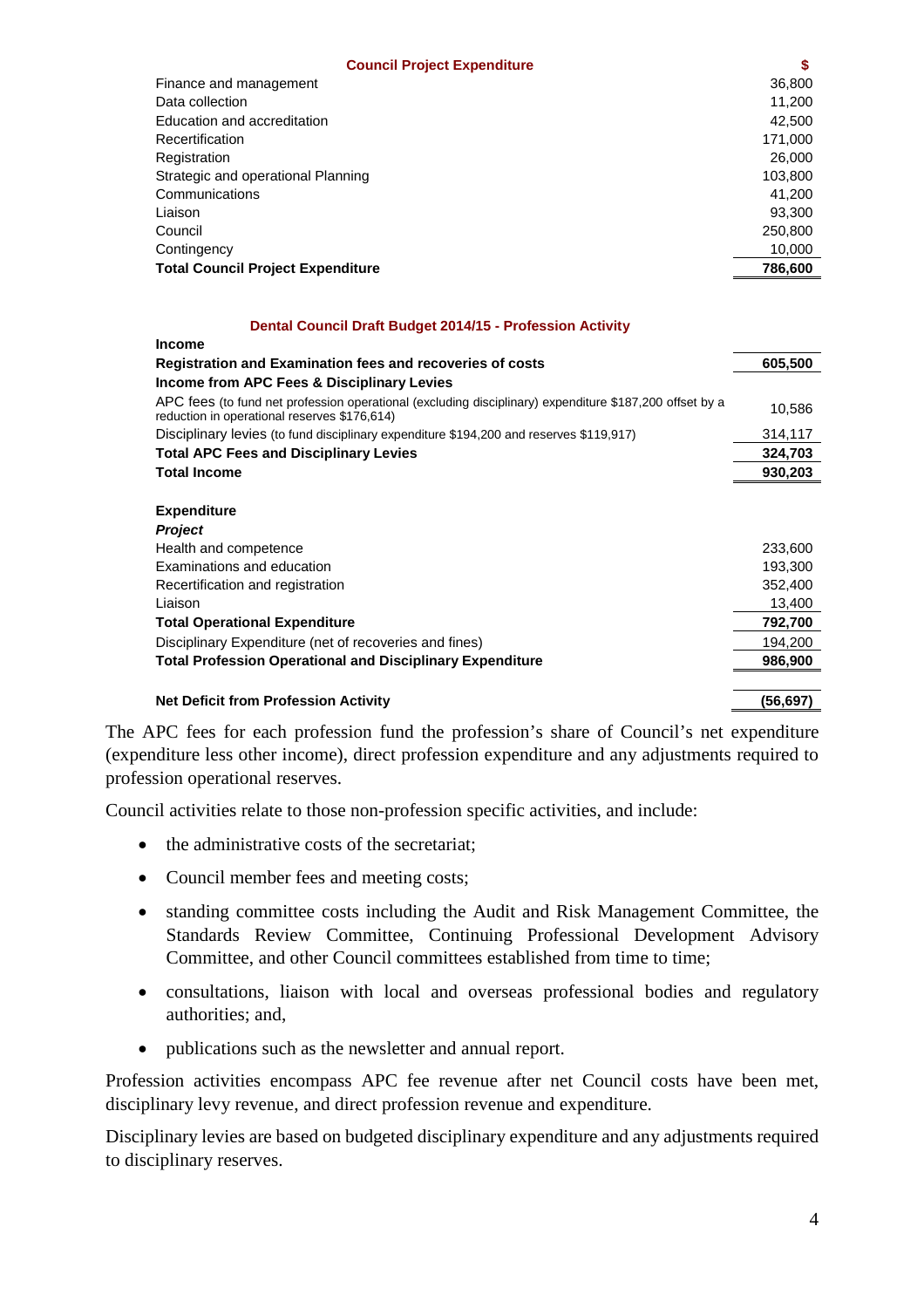The disciplinary reserves are set at levels to provide funding for an estimated number of disciplinary cases. Notwithstanding, the number of discipline cases and the amount of disciplinary expenditure in any one year can vary significantly.

## **Proposed 2014/15 APC Fees and Disciplinary Levies (GST exclusive)**

Section 130 of the Health Practitioners Competence Assurance Act 2003 (the "Act") provides that Council:

- (1) …may prescribe the fees payable in respect of the following matters:
	- (a) …
	- (b) …
	- (c) the issue of a practising certificate;

Section 131 of the Act provides that Council:

- (1) …may from time to time, by notice in the Gazette, impose on every health practitioner registered with …[Council] a disciplinary levy of any amount that it thinks fit for the purpose of funding the costs arising out of:
	- (a) the appointment of, and any investigation by, any professional conduct committee (PCC); and,
	- (b) proceedings of the [Health Practitioners Disciplinary] Tribunal.

The following table sets out the proposed 2014/15 APC fees and disciplinary levies (GST exclusive), compared to the current 2013/14 fees and levies:

| <b>Profession</b>              | 2014/15        |                  | 2013/14                        |                |                  |                                |
|--------------------------------|----------------|------------------|--------------------------------|----------------|------------------|--------------------------------|
|                                | <b>APC Fee</b> | <b>Disc Levy</b> | <b>Total</b><br><b>Payable</b> | <b>APC Fee</b> | <b>Disc Levy</b> | <b>Total</b><br><b>Payable</b> |
| Dental therapists              | \$565.07       | \$94.26          | \$659.33                       | \$623.58       | \$45.82          | \$669.40                       |
| Dental hygienists              | \$517.26       | \$64.54          | \$581.80                       | \$445.86       | \$140.66         | \$586.52                       |
| Orthodontic<br>auxiliaries     | \$517.26       | \$64.54          | \$581.80                       | \$445.86       | \$140.66         | \$586.52                       |
| Dental technicians             | \$524.81       | \$166.08         | \$690.89                       | \$537.63       | \$75.08          | \$612.71                       |
| Clinical dental<br>technicians | \$524.81       | \$166.08         | \$690.89                       | \$537.63       | \$75.08          | \$612.71                       |

The APC fees and disciplinary levies vary across the professions. The level of APC fees and levies per practitioner depend on; the budgeted number of practitioners, each profession's share of budgeted Council costs, direct profession income and expenditure budgets and reserve levels set for each profession under Council's Level of Reserves policy.

#### *Dental therapists*

The proposed decrease of \$58.51 in the 2014/15 APC fee for dental therapists mainly reflects the refund of surplus operational reserves (\$38,383) when comparing operational reserves projected to 31 March 2014, with revised minimums set for this profession per the Council's Level of Reserves policy.

The proposed 2014/15 disciplinary levy of \$94.26, is set to cover a projected deficit in the disciplinary reserve of \$5,534 at 31 March 2014, to restore the disciplinary reserve of \$25,000 and to meet the budgeted disciplinary expenditure of \$31,300, a total of \$61,834.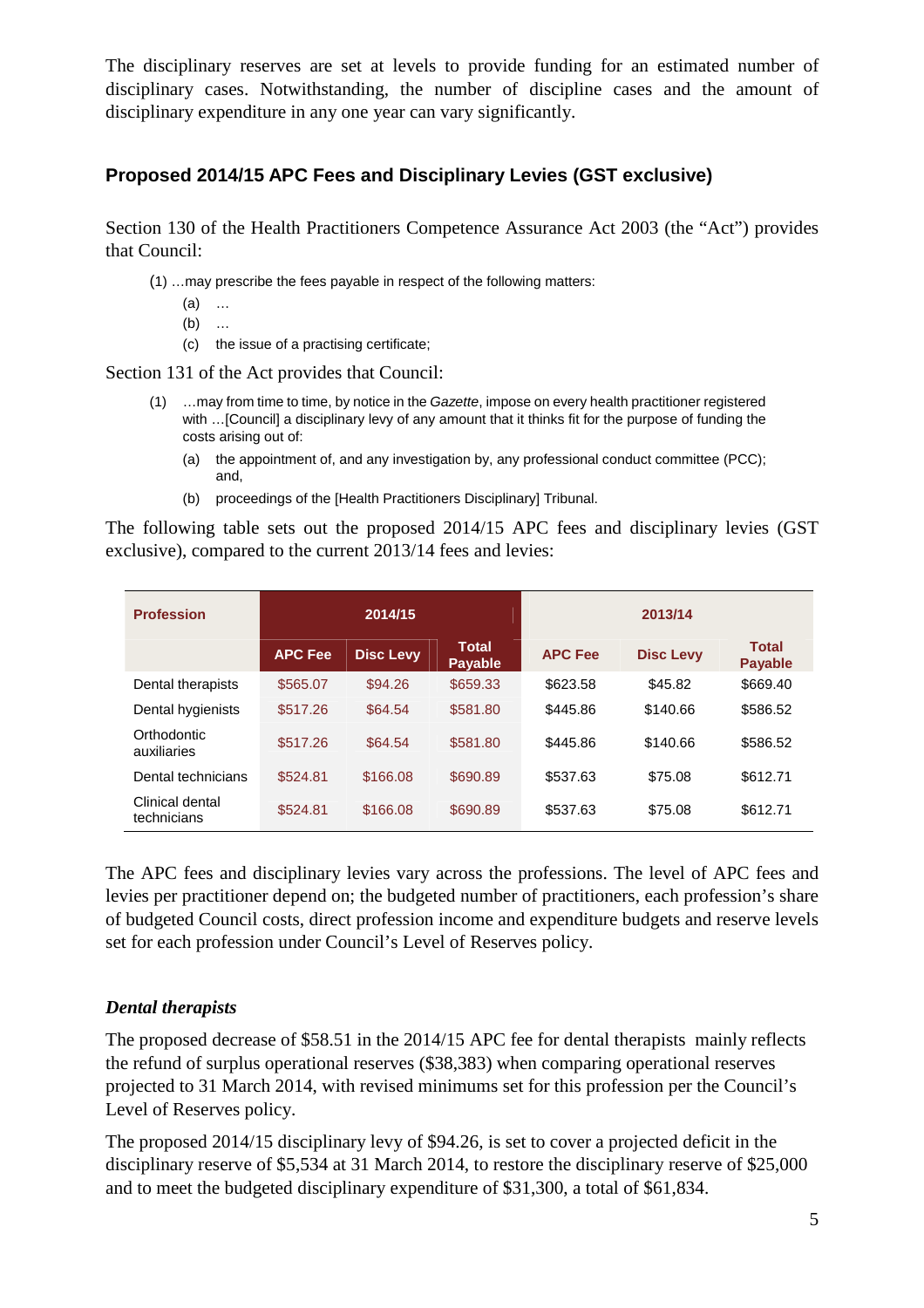#### *Dental hygienists and orthodontic auxiliaries*

The proposal to increase APC fees for dental hygienists and orthodontic auxiliaries by \$71.40 reflects a significant refund of surplus operational reserves in the 2013/14 APC fee (\$115.60 per practitioner), not repeated in 2014/15.

The proposed 2014/15 disciplinary levy of \$64.54, is primarily to fund the budgeted disciplinary expenditure of \$31,300 and to maintain the disciplinary reserve at \$25,000, a total of \$56,300.

#### *Clinical dental technicians and dental technicians*

The proposed decrease of \$12.82 in the 2014/15 APC fee for technicians mainly reflects the refund of surplus operational reserves (\$4,343) when comparing operational reserves projected to 31 March 2014, with revised minimums set for this profession per the Council's Level of Reserves policy.

The proposed 2014/15 disciplinary levy of \$166.08 reflects the restoration of a minimum disciplinary reserve of \$25,000 and budgeted disciplinary expenditure of \$31,300, a total of \$56,300.

This levy is separate from the special disciplinary levy of \$237.11 being imposed on technicians in December 2013. The special levy is being charged to clear a substantial deficit in the technician's disciplinary reserve projected to 31 March 2014. The deficit is as a result of significant discipline costs incurred in 2012/13 and 2013/14.

#### **Retention on the register and examination fees**

Section 130 of the Act 2003 provides that Council:

- (1) …may prescribe the fees payable in respect of the following matters:
	- (a) an application for registration with the authority;
	- (b) an addition or alteration to the register maintained by the authority;
	- (c) the issue of a practising certificate;
	- (d) the issue of any other certificate, or a copy of any certificate;
	- (e) the supply of a copy of any entry in the register;
	- (f) inspection of the register, or of any other documents kept by the authority that are open for inspection;
	- (g) the supply to any health practitioner of any documents, other than certificates of registration, required by him or her for the purpose of seeking registration overseas;
	- (h) examinations set or approved by the authority;
	- (i) any other matter that relates to anything the authority is required to do in order to carry out its functions.

#### *Retention on the register fees*

Fees for retaining a practitioner on the register are set to recover the cost of maintaining registrants on the register while they are not practising. These fees were increased on 1 April 2013 by 7%, and an increase of 2.9% from 1 April 2014 is proposed. The proposed increase in the fee from \$103.00 to \$106.00 is based on the movement in Council's administration costs over a twelve month period.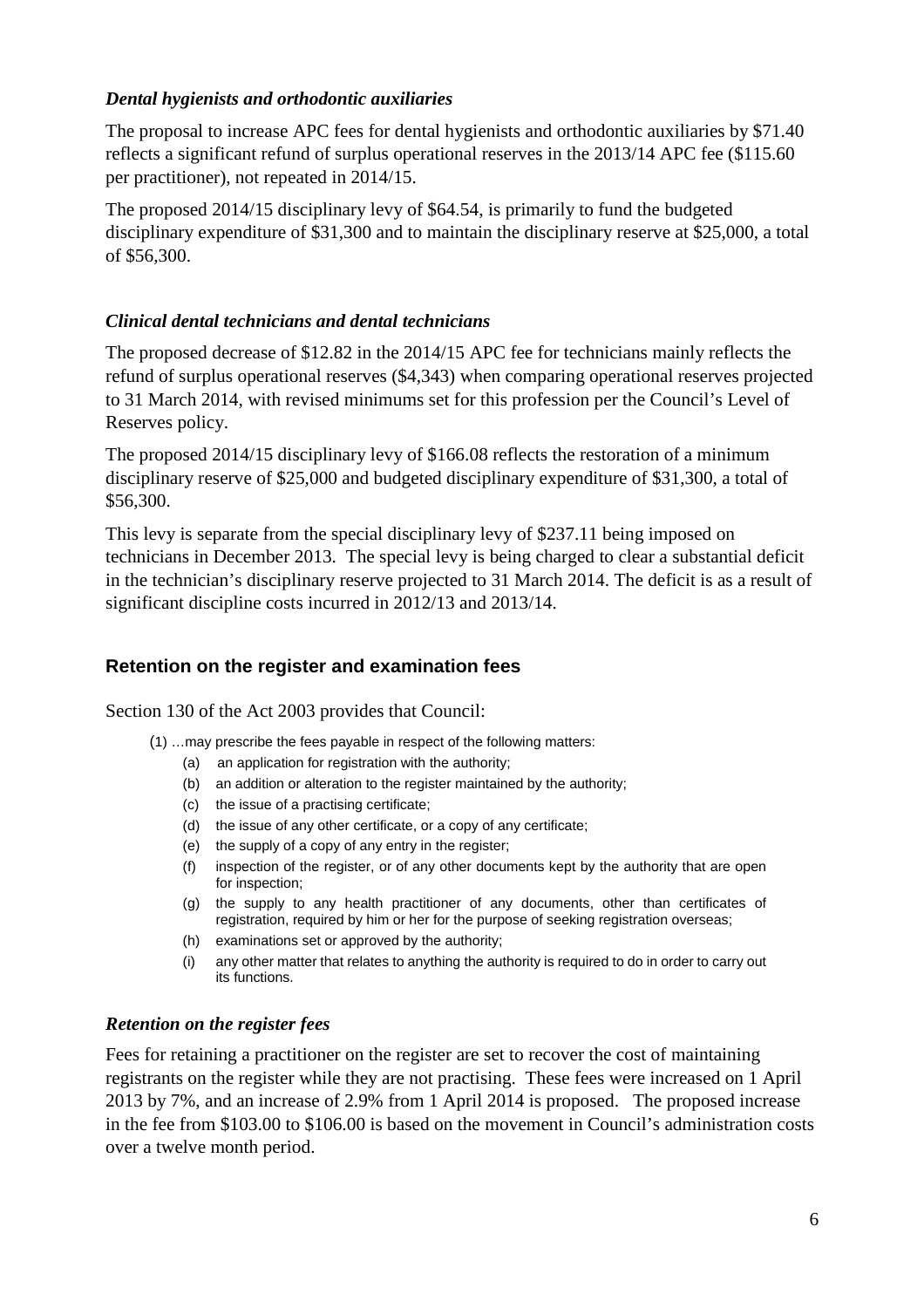#### *Examination and registration fees*

Examination fees are charged to those applicants or candidates not yet on the Council's register.

Examination and registration fees were increased by 17.5% and 18.7% respectively with effect from 1 April 2013. Council is proposing a small increase of 1.7% in examination fees effective 1 April 2014 and no increase in registration fees. The proposed fees reflect the achievement of full or near to full cost recovery in these Council activities. In this way Council ensures there is no cross subsidisation between current registered practitioners and potential new registrants or examination candidates.

The following table sets out the proposed changes in the examination fees (GST exclusive) to be effective 1 April 2014:

| <b>Examination Fees</b>                                                                                                                                                                            | <b>Current</b><br>Fee \$ | <b>Proposed</b><br>Fee \$ |
|----------------------------------------------------------------------------------------------------------------------------------------------------------------------------------------------------|--------------------------|---------------------------|
| Application for assessment of eligibility to enter the New Zealand Dental<br>Registration Examination (NZDREX) - written examination                                                               | 712.92                   | 725.04                    |
| Subsequent application for assessment of eligibility to enter the New Zealand<br>Dental Registration Examination (NZDREX) - written examination                                                    | 712.92                   | 725.04                    |
| New Zealand Dentist Registration Examination (NZDREX) - clinical examination                                                                                                                       | 6,361.59                 | 6,469.74                  |
| New Zealand Dental Specialist Registration Examination (NZDSREX)                                                                                                                                   | 17,619.23                | 17,918.76                 |
| New Zealand Dental Therapy Registration Examination (NZDTREX) - clinical<br>examination (per candidate fee where there is less than a total of 5 candidates<br>sitting the same examination)       | 4,672.15                 | 4,751.58                  |
| New Zealand Dental Therapy Registration Examination (NZDTREX) - clinical<br>examination (per candidate fee where there is a total of 5 or more candidates<br>sitting the same examination)         | 4,174.42                 | 4,245.39                  |
| New Zealand Dental Therapy Registration Examination (NZDTREX) - written<br>examination (per candidate fee where there is less than a total of 5 candidates<br>sitting the same examination)        | 3,018.58                 | 3,069.90                  |
| New Zealand Dental Therapy Registration Examination (NZDTREX) - written<br>examination (per candidate fee where there is a total of 5 or more candidates<br>sitting the same examination)          | 2,477.49                 | 2,519.61                  |
| New Zealand Dental Hygiene Registration Examination (NZDHREX) - clinical<br>examination (per candidate fee where there is less than a total of 5 candidates<br>sitting the same examination)       | 4,672.15                 | 4,751.58                  |
| New Zealand Dental Hygiene Registration Examination (NZDHREX) - clinical<br>examination (per candidate fee where there is a total of 5 or more candidates<br>sitting the same examination)         | 4,174.42                 | 4,245.39                  |
| New Zealand Dental Hygiene Registration Examination (NZDHREX) - written<br>examination (per candidate fee where there is less than a total of 5 candidates<br>sitting the same examination)        | 3,018.58                 | 3,069.90                  |
| New Zealand Dental Hygiene Registration Examination (NZDHREX) - written<br>examination (per candidate fee where there is a total of 5 or more candidates<br>sitting the same examination)          | 2,477.49                 | 2,519.61                  |
| New Zealand Dental Technology Registration Examination (NZDTechREX) -<br>combined examination (per candidate fee where there is less than a total of 5<br>candidates sitting the same examination) | 3,732.15                 | 3,795.60                  |
| New Zealand Dental Technology Registration Examination (NZDTechREX) -<br>combined examination (per candidate fee where there is a total of 5 or more<br>candidates sitting the same examination)   | 3.145.59                 | 3.199.07                  |